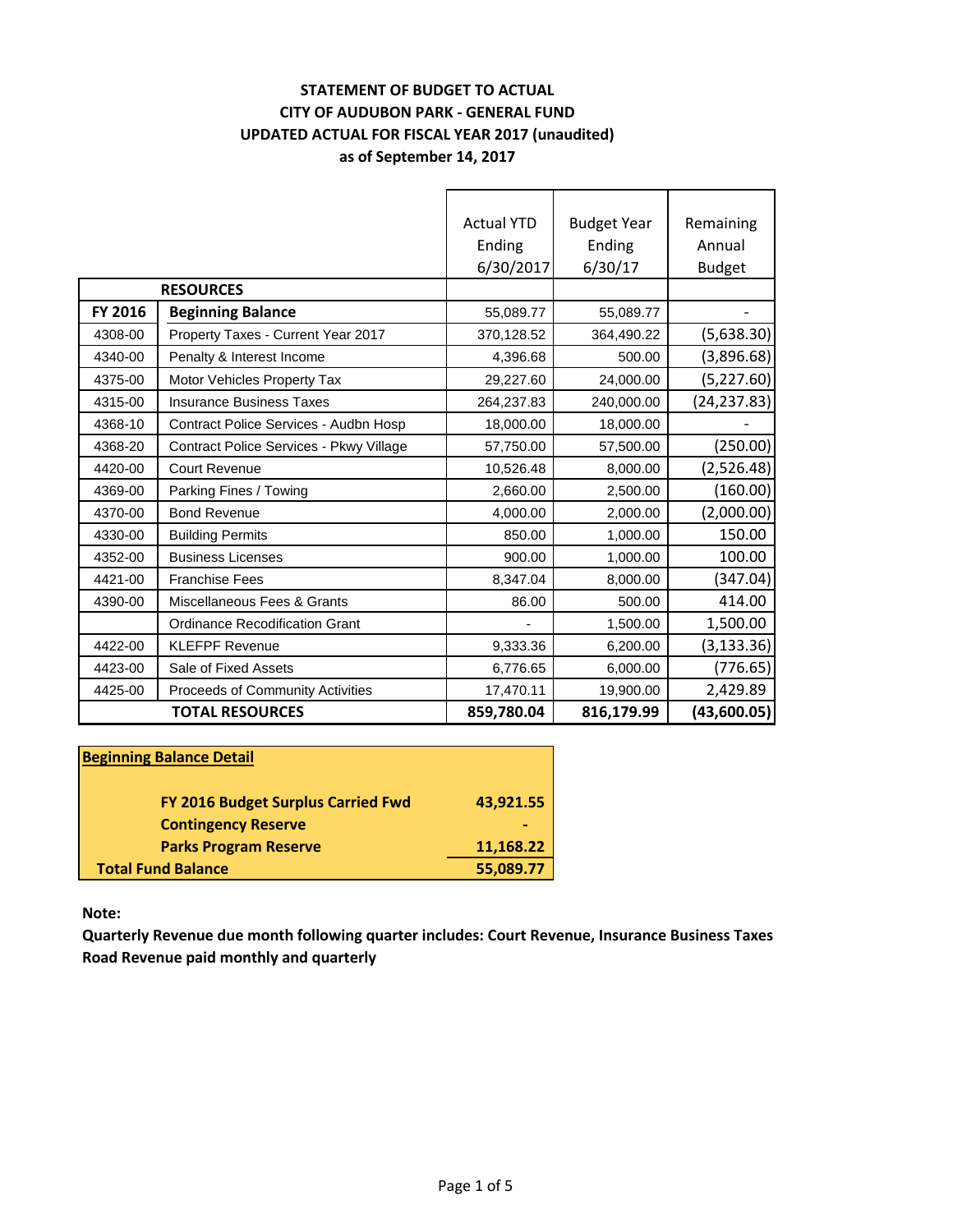### **STATEMENT OF BUDGET TO ACTUAL CITY OF AUDUBON PARK - GENERAL FUND UPDATED ACTUAL FOR FISCAL YEAR 2017 (unaudited) as of September 14, 2017**

|         |                                                               | <b>Actual YTD</b><br>Ending<br>6/30/2017 | <b>Budget Year</b><br>Ending<br>6/30/17 | Remaining<br>Annual<br><b>Budget</b> |
|---------|---------------------------------------------------------------|------------------------------------------|-----------------------------------------|--------------------------------------|
|         | <b>APPROPRIATIONS</b>                                         |                                          |                                         |                                      |
|         | <b>Public Administration</b>                                  |                                          |                                         |                                      |
| 5300-00 | <b>Administrative Costs</b>                                   | 5,296.65                                 | 5,000.00                                | (296.65)                             |
| 5504-00 | Supplies & Equipment                                          | 12,410.00                                | 23,675.66                               | 11,265.66                            |
| 5500-00 | Repairs & Maintenance                                         | 13,650.84                                | 19,500.00                               | 5,849.16                             |
| 6500-00 | Utitlities - LG&E, Water, etc.                                | 46,244.11                                | 45,000.00                               | (1, 244.11)                          |
| 5015-00 | Property Insurance                                            | 954.60                                   | 954.62                                  | 0.02                                 |
| 5020-00 | Liability Insurance                                           | 5,876.52                                 | 5,881.46                                | 4.94                                 |
| 5350-00 | <b>Administrative Salaries</b>                                | 47,401.32                                | 50,500.00                               | 3,098.68                             |
| 5004-00 | Payroll Expense - SS / Medicare                               | 3,626.00                                 | 3,213.00                                | (413.00)                             |
| 5005-00 | <b>Workers' Compensation Insurance</b>                        | 270.60                                   | 270.56                                  | (0.04)                               |
| 5010-00 | Unemployment Reserve - 12%                                    |                                          | 545.68                                  | 545.68                               |
| 5200-00 | <b>City Attorney</b>                                          | 24,083.31                                | 25,000.00                               | 916.69                               |
| 5710-00 | Auditing                                                      | 6,200.00                                 | 6,000.00                                | (200.00)                             |
| 5740-00 | <b>Property Valuation</b>                                     | 6,588.48                                 | 6,000.00                                | (588.48)                             |
| 5527-00 | <b>Codification of Ordinances</b>                             |                                          | 3,200.00                                | 3,200.00                             |
|         |                                                               |                                          |                                         |                                      |
|         | <b>Total Public Administration</b>                            | 172,602.43                               | 194,740.98                              | 22,138.55                            |
|         |                                                               |                                          |                                         |                                      |
|         | <b>Contingency Reserve</b>                                    | 50,000.00                                | 50,000.00                               |                                      |
|         |                                                               |                                          |                                         |                                      |
|         | <b>Public Works</b>                                           |                                          |                                         |                                      |
| 5452-10 | Supplies & Equipment                                          | 4,818.23                                 | 5,000.00                                | 181.77                               |
| 5457-10 | Fuel                                                          | 2,910.12                                 | 3,000.00                                | 89.88                                |
| 5410-10 | Maintenance                                                   | 1,812.98                                 | 1,500.00                                | (312.98)                             |
| 5480-10 | <b>Property Insurance</b>                                     | 333.48                                   | 333.48                                  |                                      |
| 5485-10 | Liability Insurance                                           | 534.72                                   | 534.68                                  | (0.04)                               |
| 5490-10 | Auto Insurance                                                | 2,469.48                                 | 2,469.50                                | 0.02                                 |
| 5450-10 | Works Dept. - Salaries                                        | 30,160.00                                | 31,200.00                               | 1,040.00                             |
| 5465-10 | Payroll taxes                                                 | 2,307.24                                 | 2,386.80                                | 79.56                                |
| 5470-10 | Unemployment reserve - 9%                                     |                                          | 337.13                                  | 337.13                               |
| 5475-10 | <b>Workers' Compensation Insurance</b>                        | 2,926.56                                 | 2,931.59                                | 5.03                                 |
| 5454-10 | <b>Public Facilities</b>                                      |                                          |                                         |                                      |
| 5453-10 | Parks & Recreation                                            | 11,081.66                                | 21,000.00                               | 9,918.34                             |
| 5455-10 | <b>Forest Management</b>                                      | 25,837.72                                | 28,500.00                               | 2,662.28                             |
| 1112    | Road Fund Replenishment                                       | 25,073.05                                | 25,073.00                               | (0.05)                               |
| 1116    | Due to Sanitation Fund (audited)<br><b>Total Public Works</b> | 3,636.00<br>113,901.24                   | 124,266.18                              | (3,636.00)<br>10,364.94              |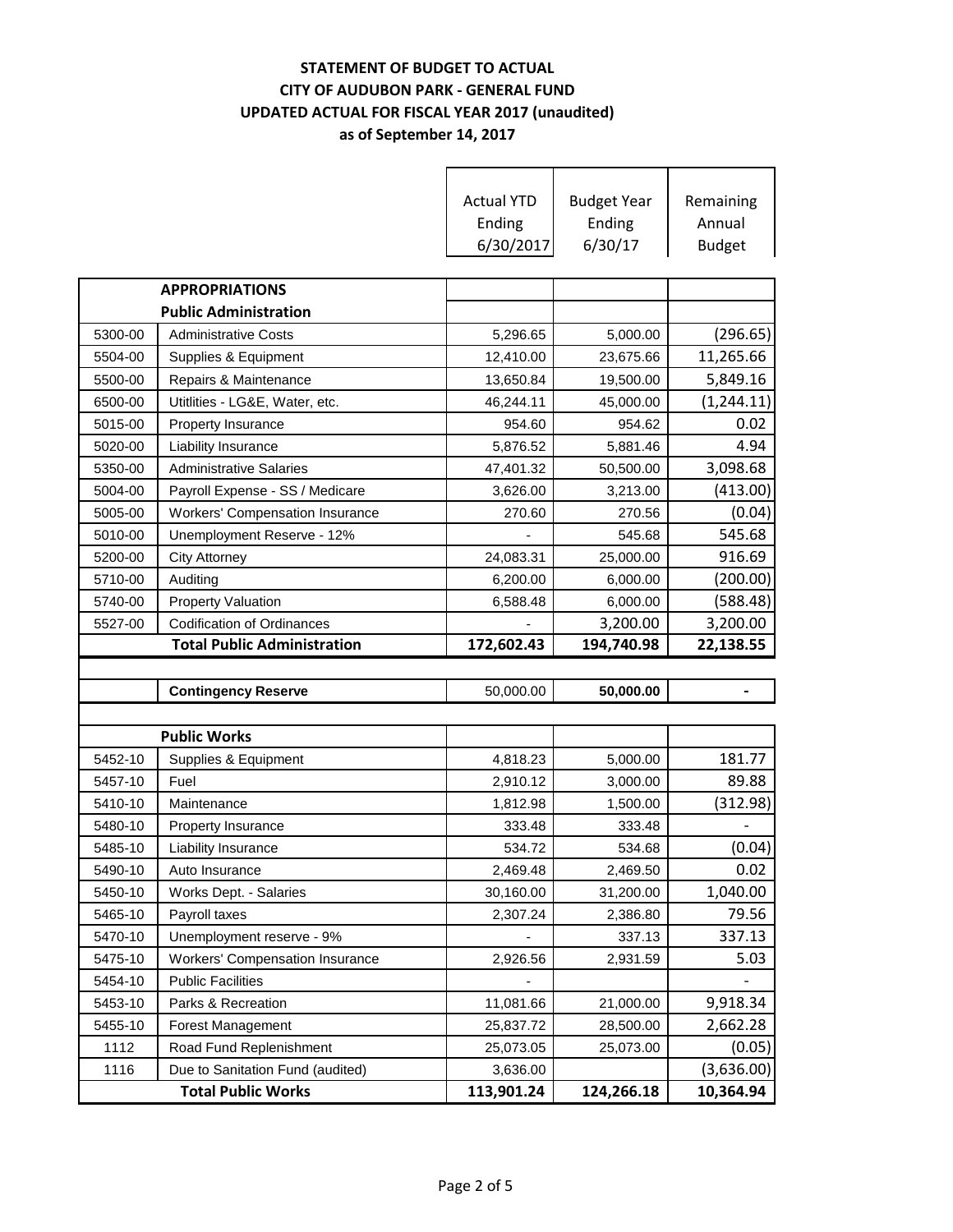#### **STATEMENT OF BUDGET TO ACTUAL CITY OF AUDUBON PARK - GENERAL FUND UPDATED ACTUAL FOR FISCAL YEAR 2017 (unaudited) as of September 14, 2017**

|         |                                        | <b>Actual YTD</b><br>Ending<br>6/30/2017 | <b>Budget Year</b><br>Ending<br>6/30/17 | Remaining<br>Annual<br><b>Budget</b> |
|---------|----------------------------------------|------------------------------------------|-----------------------------------------|--------------------------------------|
|         | <b>Public Safety</b>                   |                                          |                                         |                                      |
| 6130-20 | <b>Supplies</b>                        | 2,911.05                                 | 1,936.00                                | (975.05)                             |
| 6140-20 | Equipment                              | 11,528.35                                | 13,000.00                               | 1,471.65                             |
| 6110-20 | Fuel                                   | 14,458.10                                | 16,000.00                               | 1,541.90                             |
| 6100-20 | Maintenance                            | 11,838.51                                | 12,000.00                               | 161.49                               |
| 6175-20 | <b>Property Insurance</b>              | 1,714.68                                 | 1,714.64                                | (0.04)                               |
| 6180-20 | Liability Insurance                    | 25,587.71                                | 25,587.77                               | 0.06                                 |
| 6185-20 | Auto Insurance                         | 7,244.07                                 | 7,338.26                                | 94.19                                |
| 6150-20 | <b>Public Safety Salaries</b>          | 298,390.50                               | 304,688.00                              | 6,297.50                             |
| 6160-20 | Payroll Taxes                          | 23,529.59                                | 21,778.63                               | (1,750.96)                           |
| 6170-20 | <b>Workers' Compensation Insurance</b> | 23,780.16                                | 23,785.12                               | 4.96                                 |
| 6165-20 | Unemployment Reserve - 79%             |                                          | 3,076.19                                | 3,076.19                             |
| 6155-20 | <b>KLEFPF/KACP Accreditation</b>       | 9,183.32                                 | 6,200.00                                | (2,983.32)                           |
|         | <b>Total Public Safety</b>             | 430,166.04                               | 437,104.61                              | 6,938.57                             |
|         |                                        |                                          |                                         |                                      |
|         | <b>TOTAL APPROPRIATIONS</b>            | 766,669.71                               | 806,111.77                              | 39,442.06                            |

**Note:**

**Quarterly Payments include: Unemployment Insurance**

**Worker's Compensation audit and final payment settlement occurs after the fiscal year end**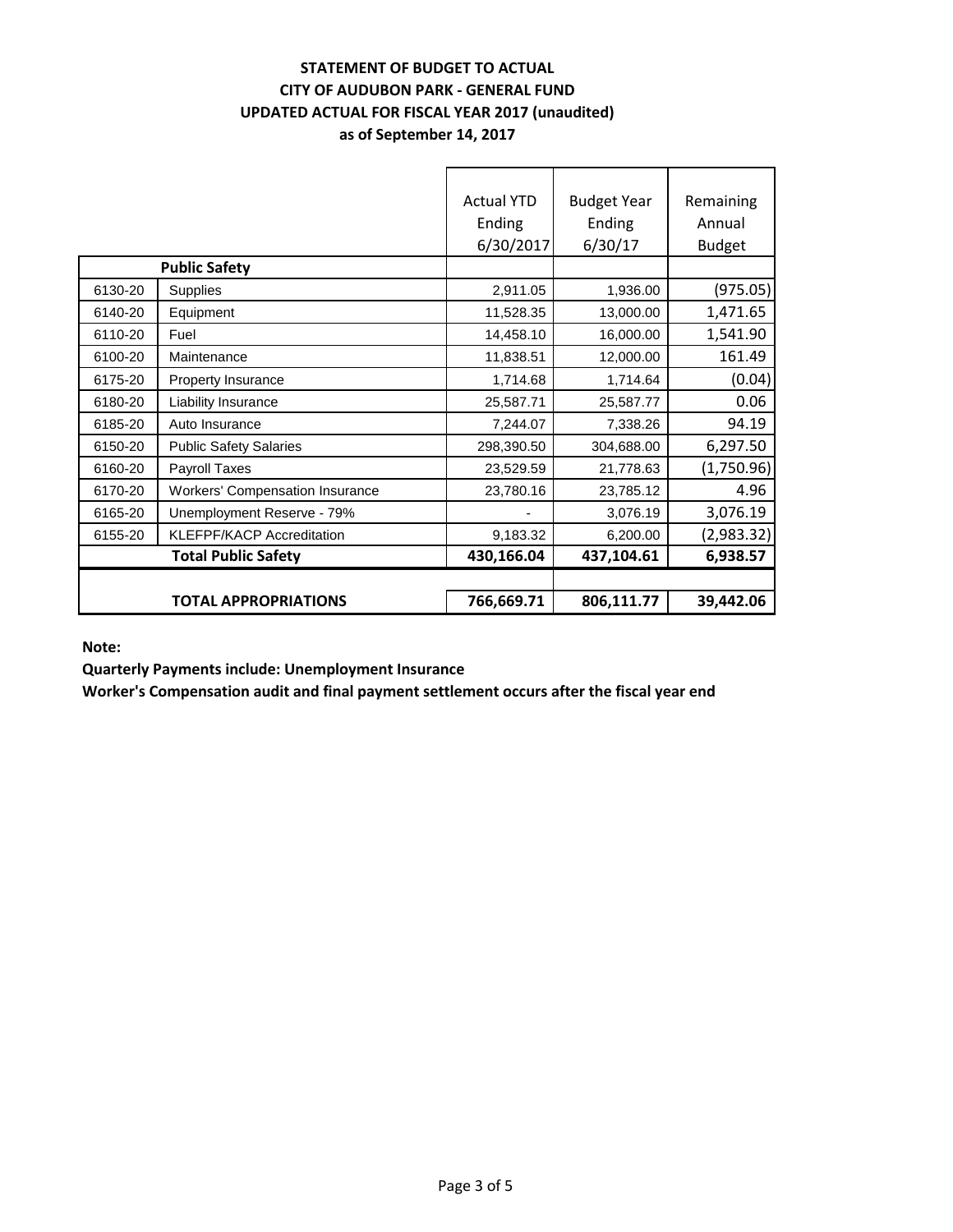# **BUDGET TO ACTUAL ANALYSIS CITY OF AUDUBON PARK - SANITATION FUND UPDATED ACTUAL FOR FISCAL YEAR 2017 (unaudited) as of September 14, 2017**

 $\overline{\phantom{a}}$ 

٦

|                |                                       | <b>Actual YTD</b><br>Ending<br>6/30/2017 | <b>Budget Year</b><br>Ending<br>6/30/17 | Remaining<br>Annual<br><b>Budget</b> |
|----------------|---------------------------------------|------------------------------------------|-----------------------------------------|--------------------------------------|
|                | <b>RESOURCES</b>                      |                                          |                                         |                                      |
| FY 2016        | <b>Beginning Balance</b>              | 24,951.72                                | 21,460.86                               | (3,490.86)                           |
| 4329-16        | <b>Waste Mgmt Fee</b>                 | 138,865.45                               | 138,730.06                              | (135.39)                             |
| 1115           | Due from General Fund                 | 3,636.00                                 |                                         | (3,636.00)                           |
|                | <b>TOTAL RESOURCES</b>                | 167,453.17                               | 160,190.92                              | (7, 262.25)                          |
|                | <b>APPROPRIATIONS</b>                 |                                          |                                         |                                      |
| 6600-40        | <b>Waste Collection Contract</b>      | 126,361.93                               | 125,851.80                              | (510.13)                             |
| 6602-40        | <b>Storm Damage</b>                   | 1,550.00                                 | 12,878.26                               | 11,328.26                            |
|                |                                       |                                          |                                         |                                      |
|                | <b>TOTAL APPROPRIATIONS</b>           | 127,911.93                               | 138,730.06                              | 10,818.13                            |
|                |                                       |                                          |                                         |                                      |
| <b>NOTE:</b>   |                                       |                                          |                                         |                                      |
|                | <b>Storm Damage Reserve (audited)</b> |                                          |                                         |                                      |
| $C_{\text{t}}$ |                                       | 12.10077                                 |                                         |                                      |

| 19601111 DUITIUSE INC9CI VE (UUUILEU) |           |
|---------------------------------------|-----------|
| Storm Damage Reserve 2015             | 12,186.76 |
| Storm Damage Reserve 2016             | 12,764.96 |
| Storm Damage Reserve 2017 (unaudited) | 10,818.13 |
|                                       |           |
| Balance of Storm Damage Reserve       | 35,769.85 |